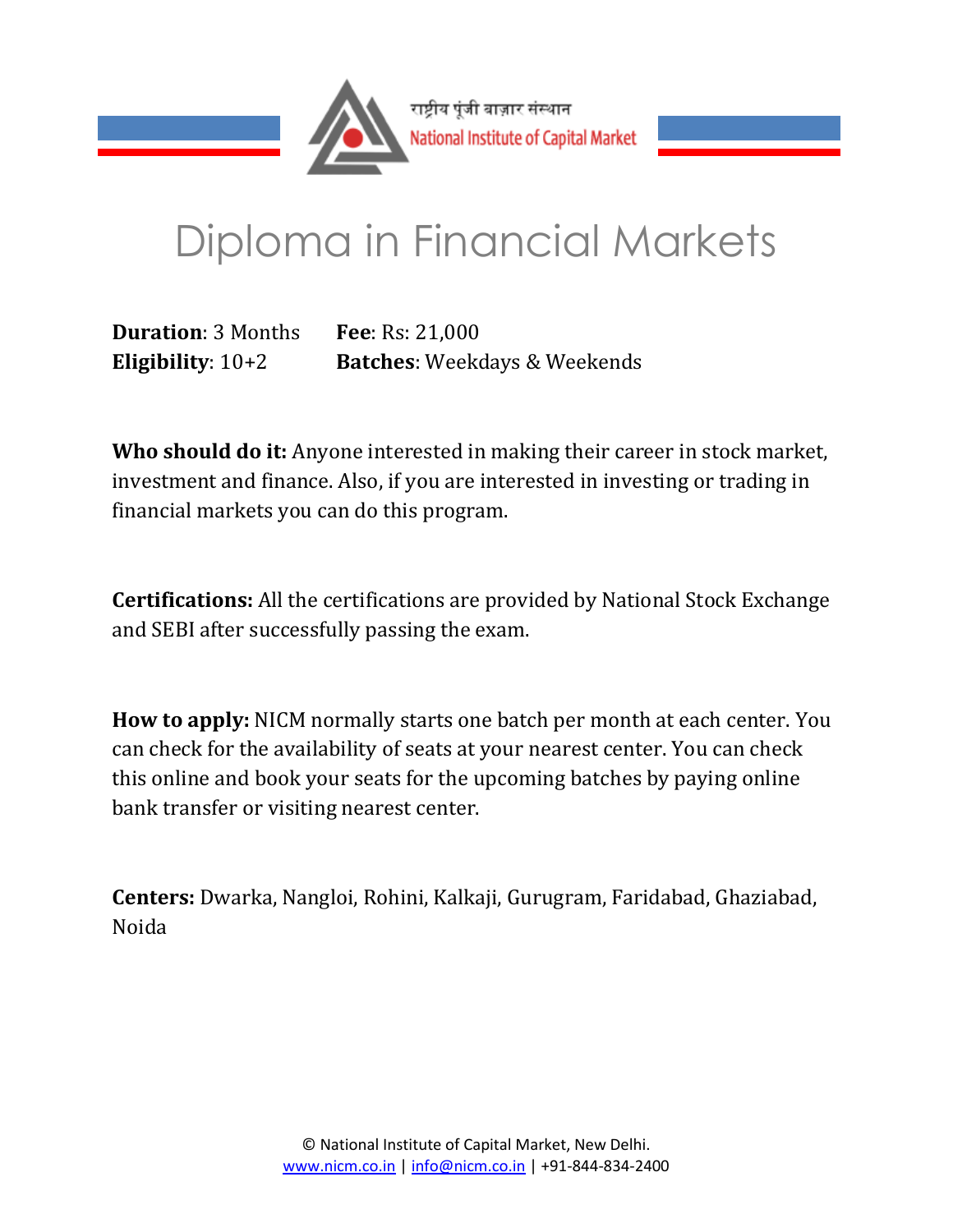# *Curriculum*

#### **Subject 1: Security Market Basics -NSE**

Learn everything about financial market & products. Understand the role of stock exchanges, stock brokers and market regulators. Learn How to do live trade in stock market.

- Understand Primary & Secondary Market.
- Everything about NSE, BSE, NIFTY & Sensex
- Understand Fundamentals of the market and reading news.
- Learn How to purchase IPO.
- Learn to use trading software in live market.
- **Exam Preparation and Mock Test.**

#### **Subject 2: Capital Market Certification – NSE**

Understand about capital market & operations. How stock market functions and how a equity dealer operate in the market

- Understand the capital market trading operations of NSE.
- Understand the clearing, settlement and risk management processes.
- Know about the eligibility criteria for seeking membership at NSE.
- Learn the other important regulatory aspects.
- Exam Preparation & Mock Test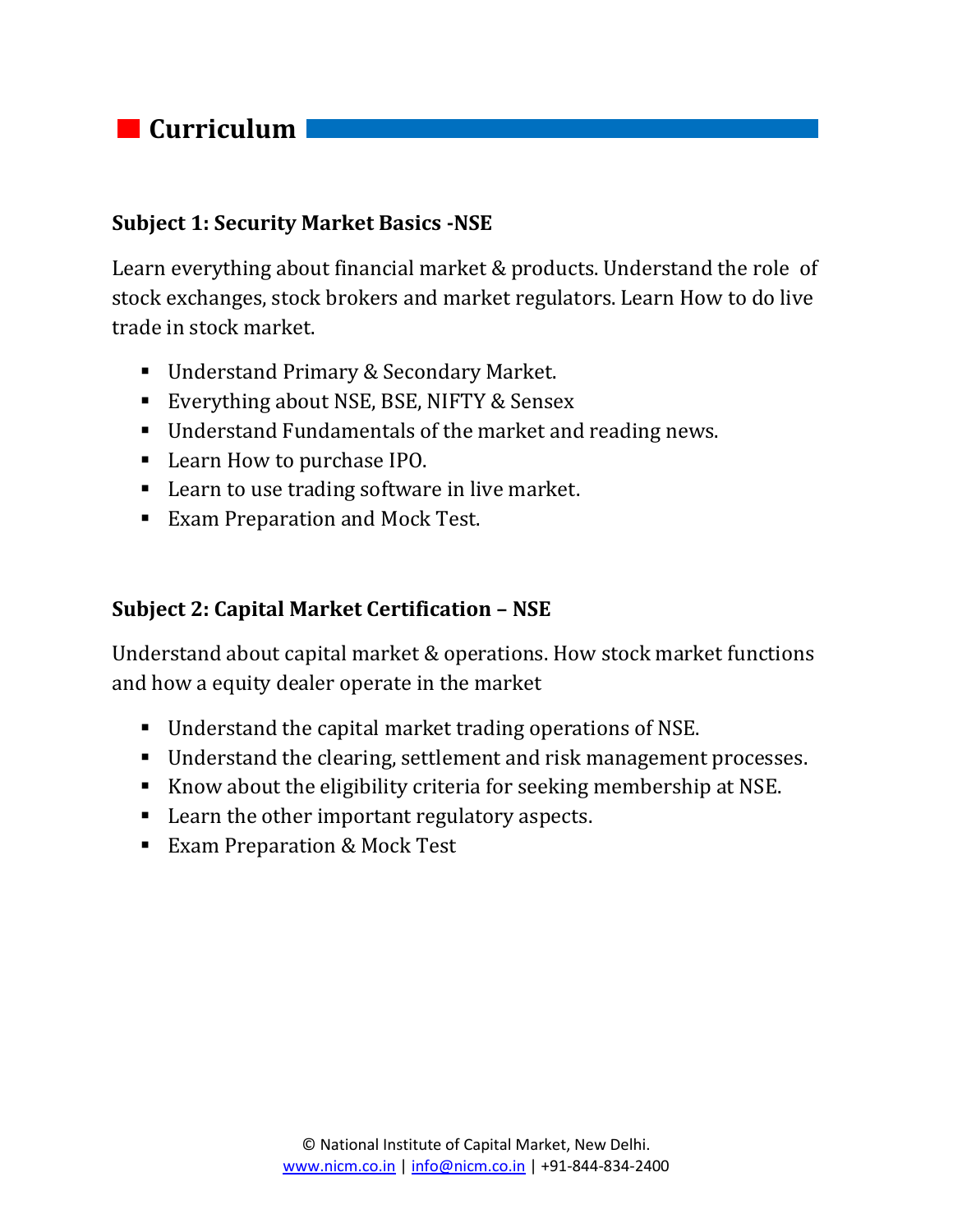## **Subject 3: Technical Analysis – NSE**

Learn to analyze price charts and pattern and become a certified technical analyst from NSE. You can easily trade in **shares, commodity and forex** after completing this module.

- Dows Theory
- Fibonacci Retracement & GAP Analysis
- Understand various types of charts
- Learn candle stick pattern and apply in live market
- Trade using price action theory triangles, wedges, channels and others
- Learn to do intraday trading in live market
- Learn to use indicators like; RSI, Moving averages, Bollinger band, MACD, Super trend and more

## **Subject 4: Equity Derivative Certification – NISM, SEBI**

Learn to trade in Equity Derivatives and apply various market strategies to make profits and hedge your risk. After this module you can trade in Future and Options in live market. Also, you are eligible to become a Equity Dealer as per SEBI Guide Lines.

- Know the basics of the Indian equity derivatives market.
- Understand the various trading strategies that can be built using futures and options on both stocks and stock indices.
- Understand the clearing, settlement and risk management as well as the operational mechanism related to equity derivatives markets.
- Know the regulatory environment in which the equity derivatives markets operate in India.
- Learn over 24 well proven Option strategies.
- Exam Preparation and Mock Test